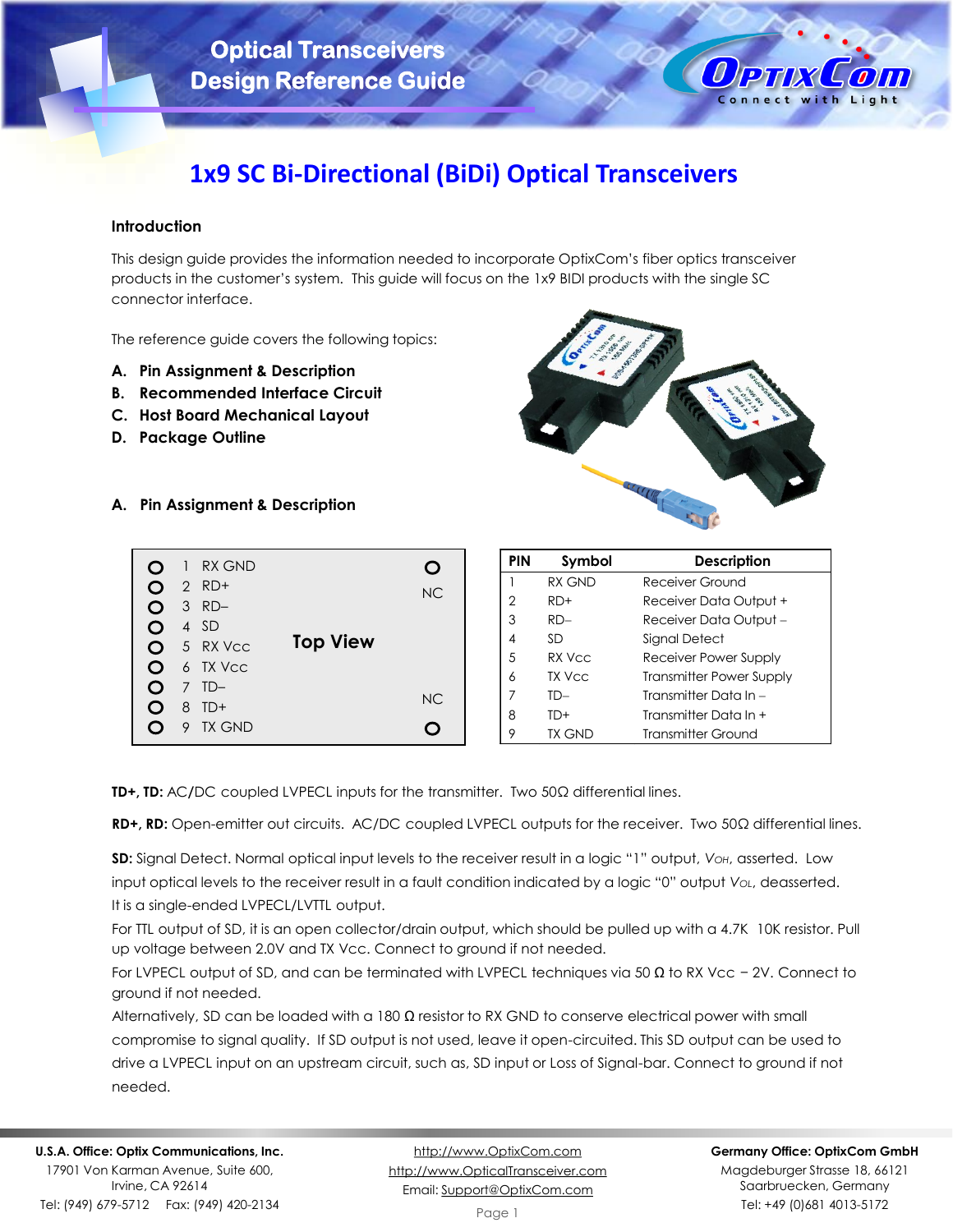

**B. Recommended Interface Circuit**

**DC Coupling I/Os**



C1: 4.7 μF, C2: 100 nF, L: 1μH, R1: 82 Ω, R2: 130 Ω, R3: 180 Ω, R: depends on SerDes IC



**AC Coupling I/Os**

**U.S.A. Office: Optix Communications, Inc.**

17901 Von Karman Avenue, Suite 600, Irvine, CA 92614 Tel: (949) 679-5712 Fax: (949) 420-2134

[http://www.OptixCom.com](http://www.optixcom.com/) [http://www.OpticalTransceiver.com](http://www.optoictech.com/) Email: [Support@OptixCom.com](mailto:Support@optoICtech.com)

## **Germany Office: OptixCom GmbH**

Magdeburger Strasse 18, 66121 Saarbruecken, Germany Tel: +49 (0)681 4013-5172